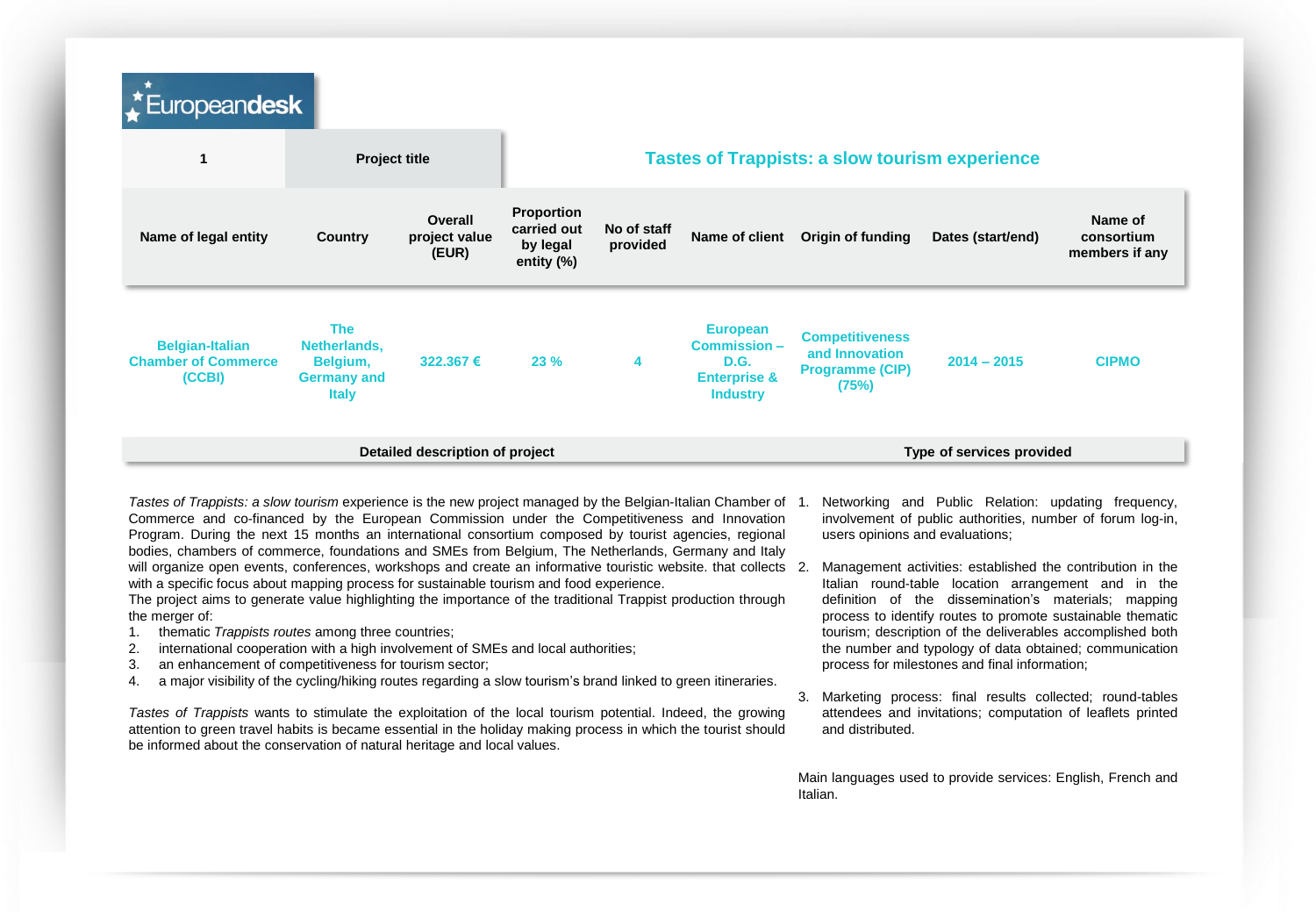| $\vec{v}$ Europeandesk                                      |                                                                            |                                   |                                                        |                         |                                                |                                               |                                                                    |                                         |
|-------------------------------------------------------------|----------------------------------------------------------------------------|-----------------------------------|--------------------------------------------------------|-------------------------|------------------------------------------------|-----------------------------------------------|--------------------------------------------------------------------|-----------------------------------------|
| $\overline{2}$                                              |                                                                            | <b>Project title</b>              |                                                        |                         |                                                |                                               | M-HOUSE: mobile learning to unleash households' business potential |                                         |
| Name of legal entity                                        | Country                                                                    | Overall<br>project value<br>(EUR) | Proportion<br>carried out<br>by legal<br>entity $(\%)$ | No of staff<br>provided | Name of client                                 | Origin of funding                             | Dates (start/end)                                                  | Name of<br>consortium<br>members if any |
| <b>Belgian-Italian Chamber of</b><br><b>Commerce (CCBI)</b> | Belgium,<br>Germany,<br>Poland,<br>Denmark,<br><b>Romania</b><br>and Italy | 391,810 €                         | 25%                                                    | 5                       | <b>European</b><br>Commission-<br><b>EACEA</b> | $LLP - Grundvig -$<br>multilateral<br>project | $2013 - 2015$                                                      |                                         |
|                                                             |                                                                            | Detailed description of project   |                                                        |                         | Type of services provided                      |                                               |                                                                    |                                         |

In the M-HOUSE project, an international consortium of 8 partners from 6 European countries (Belgium, Germany, Denmark, Romania, Poland and Italy) works to increase households' awareness of their business potential and to valorize their entrepreneurial soft skills. M-HOUSE originates from the idea that households are based on simple business rules, which, if properly understood and valued can lead to greater creativity and employment opportunities. Our target group is therefore households, i.e. individuals living alone, people sharing a flat with friends, couples, families with children. The project aims at providing households with alternative career/employment pathways, to allow especially women (housewives or workers) or people outside the job-market to achieve their personal fulfillment reconciling work commitment with the family one, providing participants with the practical means to increase their employment opportunities.

M-HOUSE exploits home economics research findings in an innovative way, developing a prototype non formal e-/m-learning course aimed at improving households soft business skills. The project identifies and studies 10 Key Learning Situations: that is everyday situations that households are likely to face and that imply entrepreneurial skills; according to the identified situations, 8 on-line learning modules will be developed to allow participants to deal with different situations in which they are supposed to turn daily households scenarios with entrepreneurial learning potential into learning exercises.

Moreover, a valorisation portal will be implemented during the project, through which the partners want to provide a useful tool that can be used by the learners during and after finishing the course, a tool where they can put into practise what they have learnt, find information about business opportunities, about possible funding, or information about how to open a new business.

- 1. e/m-learning: 8 modules aimed at increasing the householdes' awareness of their entrepreneurial potential.
- 2. Valorization portal: information at local and international level on entrepreneurial opportunities (formal training, funds, job opportunities, etc).
- 3. Toolkit: an exploitation tool with a guide for trainers that intend to implement the modules. It explains structure, functioning, didactic methodology of the on-line modules developed and tested in M-HOUSE. It will provide audiovisual material and technical specifications needed by the learning institution to activate the course.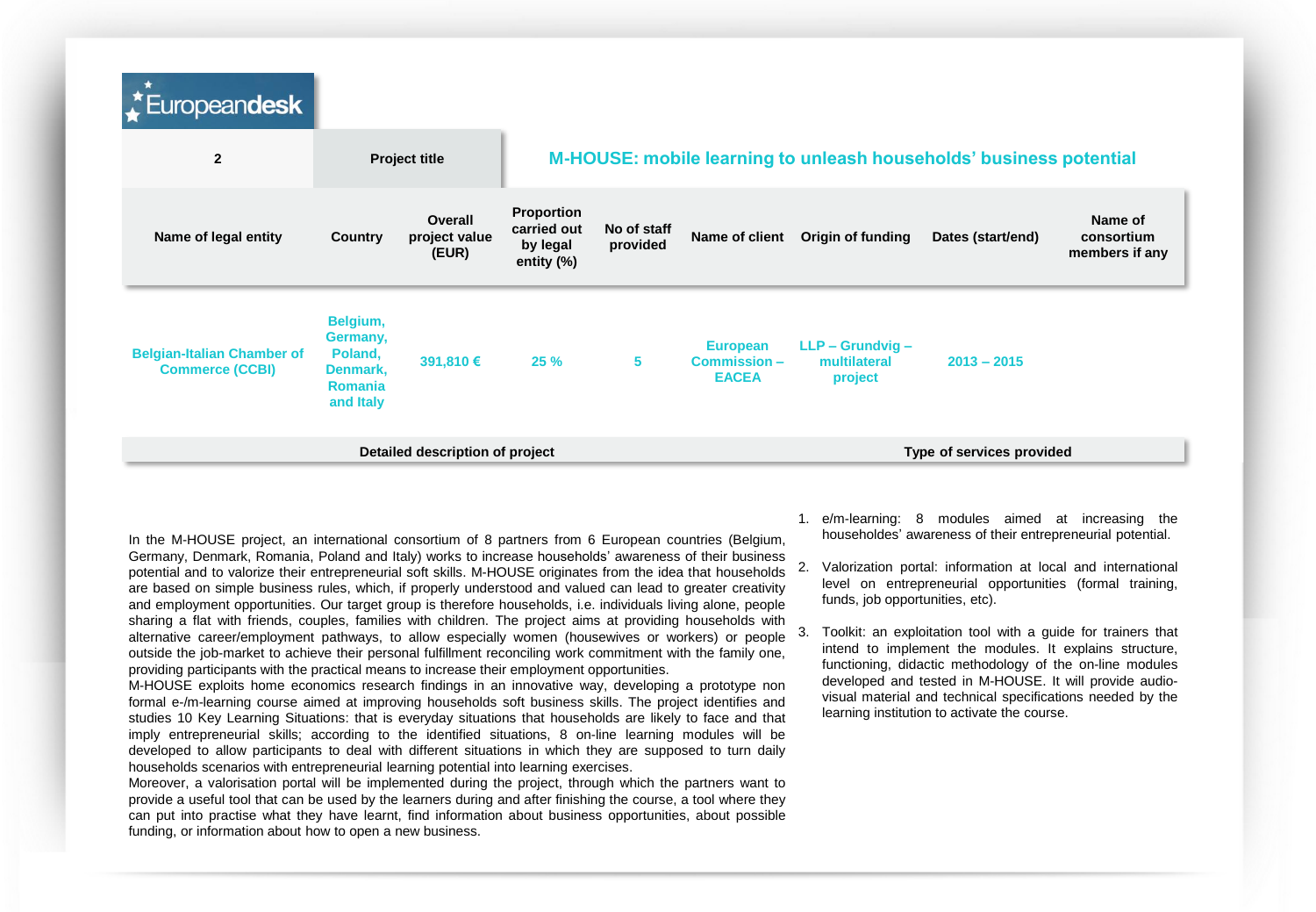| Europeandesk                                                                                                                                                                                                                                                                                                                               |                                                                                                                           |                                   |                                                     |                                                   |                                                                |                                                                            |                                 |                                                                                                                                                                                                                                                                        |  |  |  |
|--------------------------------------------------------------------------------------------------------------------------------------------------------------------------------------------------------------------------------------------------------------------------------------------------------------------------------------------|---------------------------------------------------------------------------------------------------------------------------|-----------------------------------|-----------------------------------------------------|---------------------------------------------------|----------------------------------------------------------------|----------------------------------------------------------------------------|---------------------------------|------------------------------------------------------------------------------------------------------------------------------------------------------------------------------------------------------------------------------------------------------------------------|--|--|--|
| 5                                                                                                                                                                                                                                                                                                                                          |                                                                                                                           | <b>Project title</b>              |                                                     | <b>Open-Eye - Erasmus for Young Entrepreneurs</b> |                                                                |                                                                            |                                 |                                                                                                                                                                                                                                                                        |  |  |  |
| Name of legal entity                                                                                                                                                                                                                                                                                                                       | Country                                                                                                                   | Overall<br>project value<br>(EUR) | Proportion<br>carried out<br>by legal<br>entity (%) | No of<br>staff<br>provided                        | Name of client                                                 | Origin of funding                                                          | <b>Dates</b><br>(start/<br>end) | Name of consortium<br>members if any                                                                                                                                                                                                                                   |  |  |  |
| <b>Belgian-Italian Chamber</b><br>of Commerce (CCBI)                                                                                                                                                                                                                                                                                       | <b>The</b><br>Netherlands,<br>Italy,<br>Germany.<br>Belgium,<br>Ireland,<br>Austria,<br>Finland,<br>Estonia,<br>Slovenia. | 602 171 €                         | 15%                                                 | $\mathbf{2}$                                      | <b>European</b><br><b>Commission - DG</b><br><b>Enterprise</b> | <b>Competitiveness and</b><br><b>Innovation Programme</b><br>$(CIP)$ (90%) | 2009-<br>2015                   | <b>ASTER.</b><br>inter.research,<br><b>University of Fulda,</b><br><b>CIT, Technische</b><br><b>Universiteit</b><br>Eindhoven.<br>Wirstschaftskammer<br>Österreich,<br><b>University of Turku,</b><br><b>Tartu Science Park,</b><br><b>University of</b><br>Primorska. |  |  |  |
|                                                                                                                                                                                                                                                                                                                                            |                                                                                                                           | Detailed description of project   |                                                     |                                                   |                                                                | Type of services provided                                                  |                                 |                                                                                                                                                                                                                                                                        |  |  |  |
| Erasmus for young entrepreneurs is a European exchange programme, which supports the establishment of<br>European business relationships among new and experienced entrepreneurs. Since 2009 CCBI is Intermediary<br>Organization in this programme. The project's website is www.open-eye.net.                                            |                                                                                                                           |                                   |                                                     |                                                   |                                                                | The following activities are carried on by the CCBI:<br>Promotion;         |                                 |                                                                                                                                                                                                                                                                        |  |  |  |
| In the framework of this project, CCBI organizes info days and promotional actions to involve young and<br>experienced entrepreneurs in this European programme. Through this promotional action, the target group is<br>informed on how to access EU funding for mobility actions.                                                        |                                                                                                                           |                                   |                                                     |                                                   |                                                                | Info-days;<br>Support for drafting application;                            |                                 |                                                                                                                                                                                                                                                                        |  |  |  |
| CCBI supports interested entrepreneurs through the drafting of their applications, as well as drafting of                                                                                                                                                                                                                                  |                                                                                                                           |                                   |                                                     |                                                   |                                                                | Support for partner search;<br>Management of the mobility relationship;    |                                 |                                                                                                                                                                                                                                                                        |  |  |  |
| business plans (necessary to apply for this EU funding).                                                                                                                                                                                                                                                                                   |                                                                                                                           |                                   |                                                     |                                                   |                                                                | Collect feedbacks.                                                         |                                 |                                                                                                                                                                                                                                                                        |  |  |  |
| Entrepreneurs involved in the programme come from different countries, including the <b>Balkan and Pre-</b><br>Accession region. The support is given to entrepreneurs coming from any kind of sector, in particular: EU<br>Main languages used to provide services: English.<br>consultants and spin-offs with high innovation potential. |                                                                                                                           |                                   |                                                     |                                                   |                                                                |                                                                            |                                 |                                                                                                                                                                                                                                                                        |  |  |  |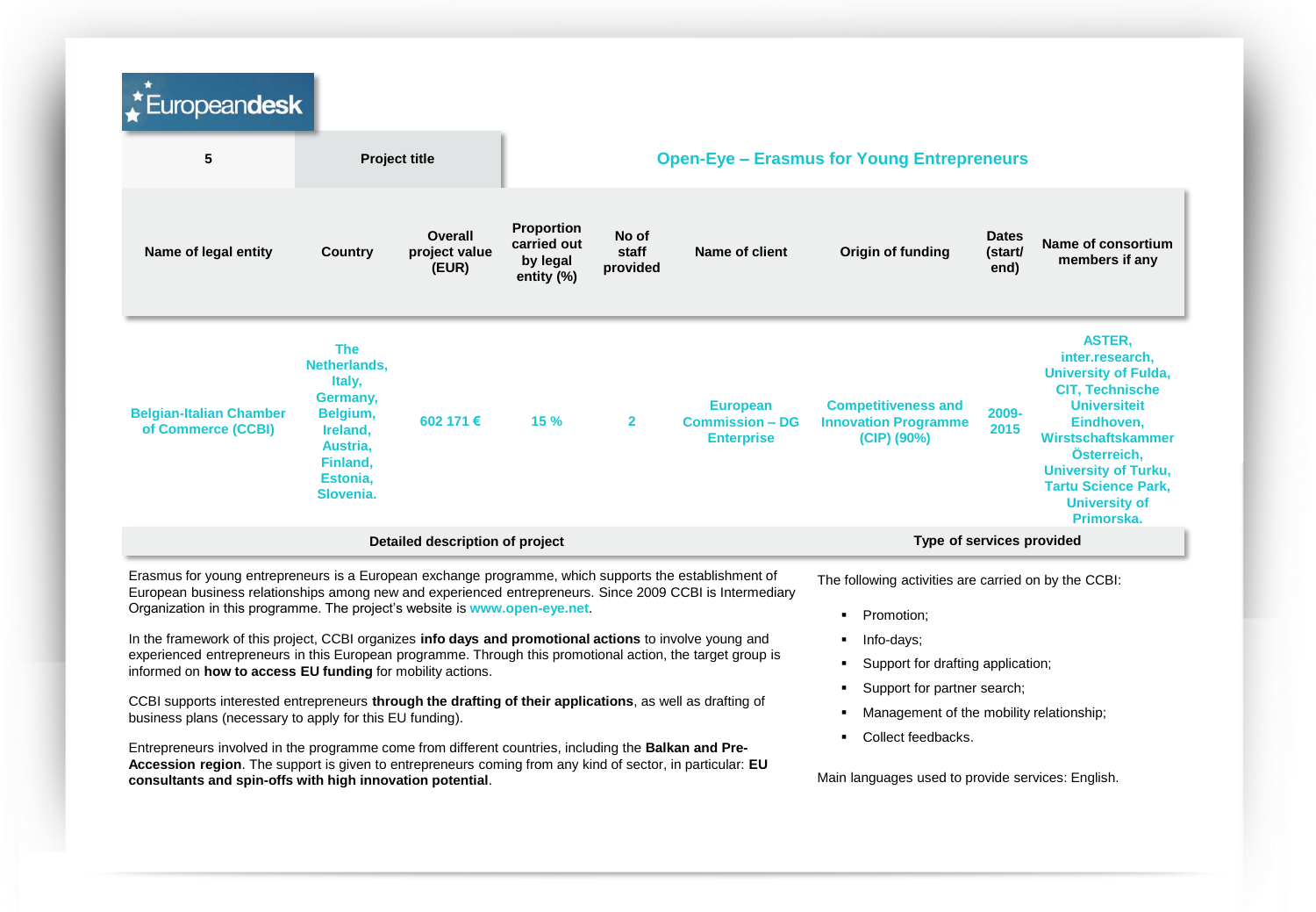| Europeandesk                                                                                                                                                                                                                                                                                                                        |                                                                            |                                   |                                                               |                                  |                                                                        |                                   |                                                                                                                                           |                                         |
|-------------------------------------------------------------------------------------------------------------------------------------------------------------------------------------------------------------------------------------------------------------------------------------------------------------------------------------|----------------------------------------------------------------------------|-----------------------------------|---------------------------------------------------------------|----------------------------------|------------------------------------------------------------------------|-----------------------------------|-------------------------------------------------------------------------------------------------------------------------------------------|-----------------------------------------|
| 3                                                                                                                                                                                                                                                                                                                                   |                                                                            | <b>Project title</b>              |                                                               |                                  |                                                                        |                                   | Training and networking for Israeli, Palestinian, Jordanian and European CSOs                                                             |                                         |
| Name of legal entity                                                                                                                                                                                                                                                                                                                | Country                                                                    | Overall<br>project value<br>(EUR) | <b>Proportion</b><br>carried out<br>by legal<br>entity $(\%)$ | No of staff<br>provided          | Name of client                                                         | Origin of funding                 | Dates (start/end)                                                                                                                         | Name of<br>consortium<br>members if any |
| <b>Belgian-Italian Chamber of</b><br><b>Commerce (CCBI)</b>                                                                                                                                                                                                                                                                         | Israel,<br>occupied<br><b>Palestinian</b><br>territories.<br><b>Jordan</b> | 557,100 €                         | 94 %                                                          | 5 long term<br>and 6<br>trainers | <b>European</b><br>Commission-<br><b>EEAS-East</b><br><b>Jerusalem</b> | EuropeAid -<br><b>ENPI (100%)</b> | October 2011 -<br>December 2013                                                                                                           | <b>CIPMO</b>                            |
|                                                                                                                                                                                                                                                                                                                                     |                                                                            | Detailed description of project   |                                                               | Type of services provided        |                                                                        |                                   |                                                                                                                                           |                                         |
| The Belgian-Italian Chamber of Commerce (CCBI) and Italian Center for Peace in the Middle East (CIPMO) 1.<br>are awarded a 2-year contract to support the European Union in its efforts to build/improve managerial<br>capacities of the Civil Society Organizations (CSOs) beneficiaries of a grant within the EU "Partnership for |                                                                            |                                   |                                                               |                                  |                                                                        | Project<br>Cvcle                  | Training activities: organization of 2 targeted trainings on<br>Management,<br>application procedures; 2 targeted trainings on Monitoring | Logical<br>Framework.                   |

peace" program (EU pfp). Beneficiaries' countries of EU pfp program are the occupied Palestinian territory, Israel, Jordan, and the European Union. The overall objective of this contact is to assist the European Union in increasing the effectiveness and

impact of the EUPfP programme, and to contribute to broaden the support to the Middle East Peace Process. Project Specific Objectives:

- Support logistically and technically capacity building activities for the benefit of Civil Society Organizations (Israeli, Palestinian, Jordanian and European) active in peace building activities either funded by the EU or other donors.
- Support networking and synergies between actors (Civil Society Organizations) and stakeholders (European Union, donors) of the broad peace building sector.
- and Evaluation and Reporting; 2 targeted trainings on integration of environment; and 2 targeted trainings on integration of gender-related issues;
- Networking activities: organization of 4 bi-yearly thematic networking conferences; development and management of a networking intranet platform;
- Technical assistance: Mapping study on regional donors, beneficiaries, characteristics of current funding programmes.

Main languages used to provide services: English, Arabic, and Hebrew.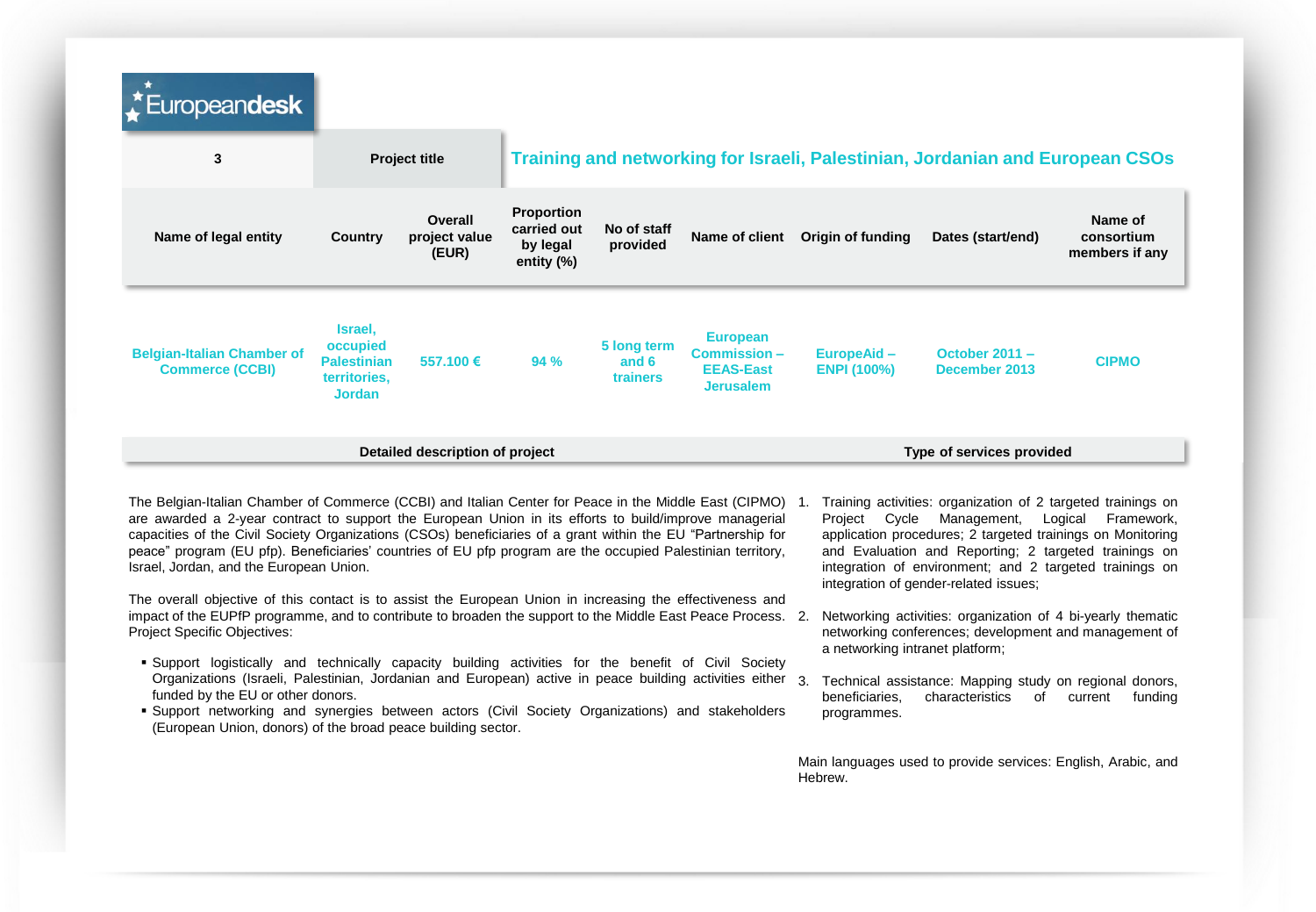| Europeandesk                                                                                                                                                                                                                                                                                                                                                                                                                                                                                                                                                                                                                                                                                                                                                                                                                                                                                                                                                                                                                                                                                                            |                          |                                       |                                                            |                         |                                                                                                             |                                                     |                                                                                                                                                                                                                                                                                                                                                                                                                                                                                                                                                                                                                                   |                                                                     |  |
|-------------------------------------------------------------------------------------------------------------------------------------------------------------------------------------------------------------------------------------------------------------------------------------------------------------------------------------------------------------------------------------------------------------------------------------------------------------------------------------------------------------------------------------------------------------------------------------------------------------------------------------------------------------------------------------------------------------------------------------------------------------------------------------------------------------------------------------------------------------------------------------------------------------------------------------------------------------------------------------------------------------------------------------------------------------------------------------------------------------------------|--------------------------|---------------------------------------|------------------------------------------------------------|-------------------------|-------------------------------------------------------------------------------------------------------------|-----------------------------------------------------|-----------------------------------------------------------------------------------------------------------------------------------------------------------------------------------------------------------------------------------------------------------------------------------------------------------------------------------------------------------------------------------------------------------------------------------------------------------------------------------------------------------------------------------------------------------------------------------------------------------------------------------|---------------------------------------------------------------------|--|
| 4                                                                                                                                                                                                                                                                                                                                                                                                                                                                                                                                                                                                                                                                                                                                                                                                                                                                                                                                                                                                                                                                                                                       |                          | <b>Project title</b>                  |                                                            |                         |                                                                                                             |                                                     | <b>EU-Canada Public Diplomacy and Outreach</b>                                                                                                                                                                                                                                                                                                                                                                                                                                                                                                                                                                                    |                                                                     |  |
| Name of legal entity                                                                                                                                                                                                                                                                                                                                                                                                                                                                                                                                                                                                                                                                                                                                                                                                                                                                                                                                                                                                                                                                                                    | Country                  | <b>Overall project</b><br>value (EUR) | <b>Proportion</b><br>carried out<br>by legal<br>entity (%) | No of staff<br>provided | Name of client                                                                                              | Origin of<br>funding                                | Dates (start/end)                                                                                                                                                                                                                                                                                                                                                                                                                                                                                                                                                                                                                 | Name of<br>consortium<br>members if any                             |  |
| <b>Belgian-Italian Chamber of</b><br><b>Commerce (CCBI)</b>                                                                                                                                                                                                                                                                                                                                                                                                                                                                                                                                                                                                                                                                                                                                                                                                                                                                                                                                                                                                                                                             | Canada,<br><b>Europe</b> | 650,000 €                             | 10 %                                                       | $\overline{2}$          | <b>European</b><br><b>Commission -</b><br><b>Service for</b><br><b>Foreign Policy</b><br><b>Instruments</b> | <b>EC External</b><br><b>Actions - ICI</b><br>(75%) | 2011 - 2013                                                                                                                                                                                                                                                                                                                                                                                                                                                                                                                                                                                                                       | <b>Italian Chamber of</b><br><b>Commerce in</b><br><b>Vancouver</b> |  |
|                                                                                                                                                                                                                                                                                                                                                                                                                                                                                                                                                                                                                                                                                                                                                                                                                                                                                                                                                                                                                                                                                                                         |                          | Detailed description of project       |                                                            |                         |                                                                                                             | Type of services provided                           |                                                                                                                                                                                                                                                                                                                                                                                                                                                                                                                                                                                                                                   |                                                                     |  |
| The project aims at promoting public knowledge and understanding of the European Union among Canadians.<br>Activities aim to raise awareness of the ongoing transformation of the EU (Lisbon and other treaties) and of the<br>EU's increasing role as an international actor in the economic and political field. Such activities should focus on<br>raising the awareness of EU policies and perspectives on specific issues, in particular on the following sectors:<br>Research and Technology Development (RTD)<br>٠<br>Environment and energy policies (including the Arctic)<br>Trade and investment<br>$\blacksquare$<br>The EU's Common Foreign and Security Policy<br>Crisis management<br>$\blacksquare$<br>Electoral observation<br>$\blacksquare$<br>Justice and home affairs (including counter-terrorism & immigration)<br>Air transport<br>٠<br>Container security<br>$\blacksquare$<br>Plant health and veterinary issues (including consumer protection)<br>Regulatory cooperation<br>Agricultural policies<br>Youth exchanges and higher education opportunities<br>Cultural diversity<br>Governance |                          |                                       |                                                            |                         |                                                                                                             | cooperation);<br>French.                            | The following activities are carried out by the CCBI:<br>• Thematic seminars (including EU programmes for<br>RTD): definition of content outline for 7 seminars to be<br>held in Canada; production of didactic material for the<br>seminars; provision of trainers to hold the seminars;<br>Capacity-building among Canadians' CSOs: support<br>for participation to EU initiatives (in particular RTD<br>Networking conferences: organization of conferences<br>and workshops in Europe to raise awareness on EU-<br>Canada cooperation (including cooperation on RTD).<br>Main languages used to provide services: English and |                                                                     |  |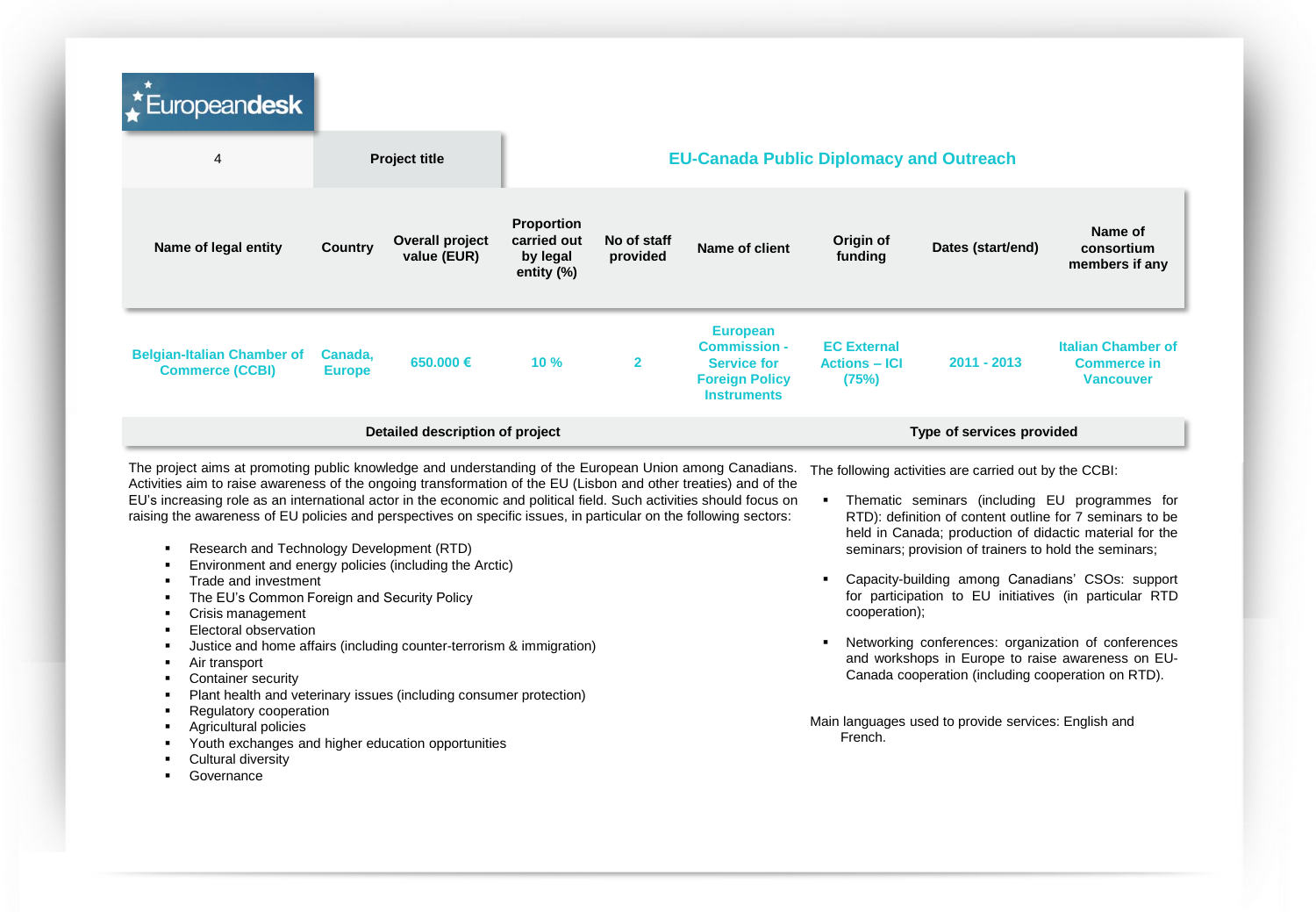| Europeandesk                                                |                                                                                                         |                                   |                                                            |                         |                                                     |                                                                                                                                                             |                             |                                                                                                                       |
|-------------------------------------------------------------|---------------------------------------------------------------------------------------------------------|-----------------------------------|------------------------------------------------------------|-------------------------|-----------------------------------------------------|-------------------------------------------------------------------------------------------------------------------------------------------------------------|-----------------------------|-----------------------------------------------------------------------------------------------------------------------|
| 6                                                           | <b>Project title</b>                                                                                    |                                   |                                                            |                         |                                                     | Uni-Key - Turning European placements into a learning environment for<br>entrepreneurial skills - as a key competence of graduates of European universities |                             |                                                                                                                       |
| Name of legal entity                                        | Country                                                                                                 | Overall<br>project<br>value (EUR) | <b>Proportion carried</b><br>out by legal entity<br>$(\%)$ | No of staff<br>provided | Name of client                                      | Origin of<br>funding                                                                                                                                        | <b>Dates</b><br>(start/end) | Name of consortium<br>members if any                                                                                  |
| <b>Belgian-Italian Chamber of</b><br><b>Commerce (CCBI)</b> | Germany,<br>Belgium, Italy,<br>Greece,<br>Portugal,<br>Denmark,<br><b>Spain, South</b><br><b>Africa</b> | 434 000 €                         | 14%                                                        | 4                       | <b>Universities,</b><br>exchange<br><b>students</b> | <b>European</b><br>$Commission -$<br><b>DG Education</b>                                                                                                    | $2011 -$<br>2013            | <b>Fulda University,</b><br>Inter.research, CESAF,<br><b>WOW, Aveiro</b><br>University, Fox, ITC,<br>K <sub>2</sub> C |
|                                                             |                                                                                                         | Detailed description of project   |                                                            |                         |                                                     |                                                                                                                                                             |                             | Type of services provided                                                                                             |

European as well as national policies and strategies (e.g. EU2020 strategy and their national counterparts, Oslo Agenda for Entrepreneurship Education) underline the need for more efforts on university-enterprise cooperation and the development of a culture of entrepreneurship and innovation.

Ten universities, research organisations, enterprises, enterprise associations, chambers and NGOs from Belgium, Denmark, Germany, Greece, Italy, Portugal, Spain and South Africa collaborate in the project Unikey. The project consortium agrees that the potential of practical training and study phases abroad (e.g. Erasmus and Leonardo placements) for the development of both entrepreneurial and intercultural skills with regard to strategic career planning has not been fully exploited yet. Entrepreneurial skills are addressed as a "European key competence for lifelong learning".

The Unikey "Bottom up approach" means that we collect students/graduates when they get out of their "comfort zone" by undertaking an EU university-enterprise mobility period like Erasmus place¬ments, for example, for which they need to leave their home university. Unikey identifies key situations during a placement period and turns them into key entre¬preneurial learning situations, i.e. entrepreneurial skill trainings aim to train and prepare for practical situations each student might experiences before, during and after the stay abroad.

The Unikey programme consists of seven learning modules and one so-called train-the-trainer module. Its learning modules also take into account accessibility by mobile devices catering for the need for flexibility of mobile target groups. Unikey furthermore aims to valorise placement periods for university-enterprise knowledge transfer, research and innovation. The program wants to make students become "transfer agents". If mobility including universityenterprise mobility shall be mainstreamed according to the "Youth on the Move" Initiative (EU2020 strategy), the number of placements needs to be increased. Micro and young companies are often unable to compete with the reputation and trainee programs of large companies – Unikey explores formats of placements which are attractive to both entrepreneurs and students. Apart from that the project allows students to get into close contact with their host enterprise's owner – a possibility which can hardly be offered in large enterprises.

- Researches and studies in the field of informal education and vocational training within SMEs
- Development of e-learning modules in the field of entrepreneurship
- Organization of workshops and seminars
- Promotional campaign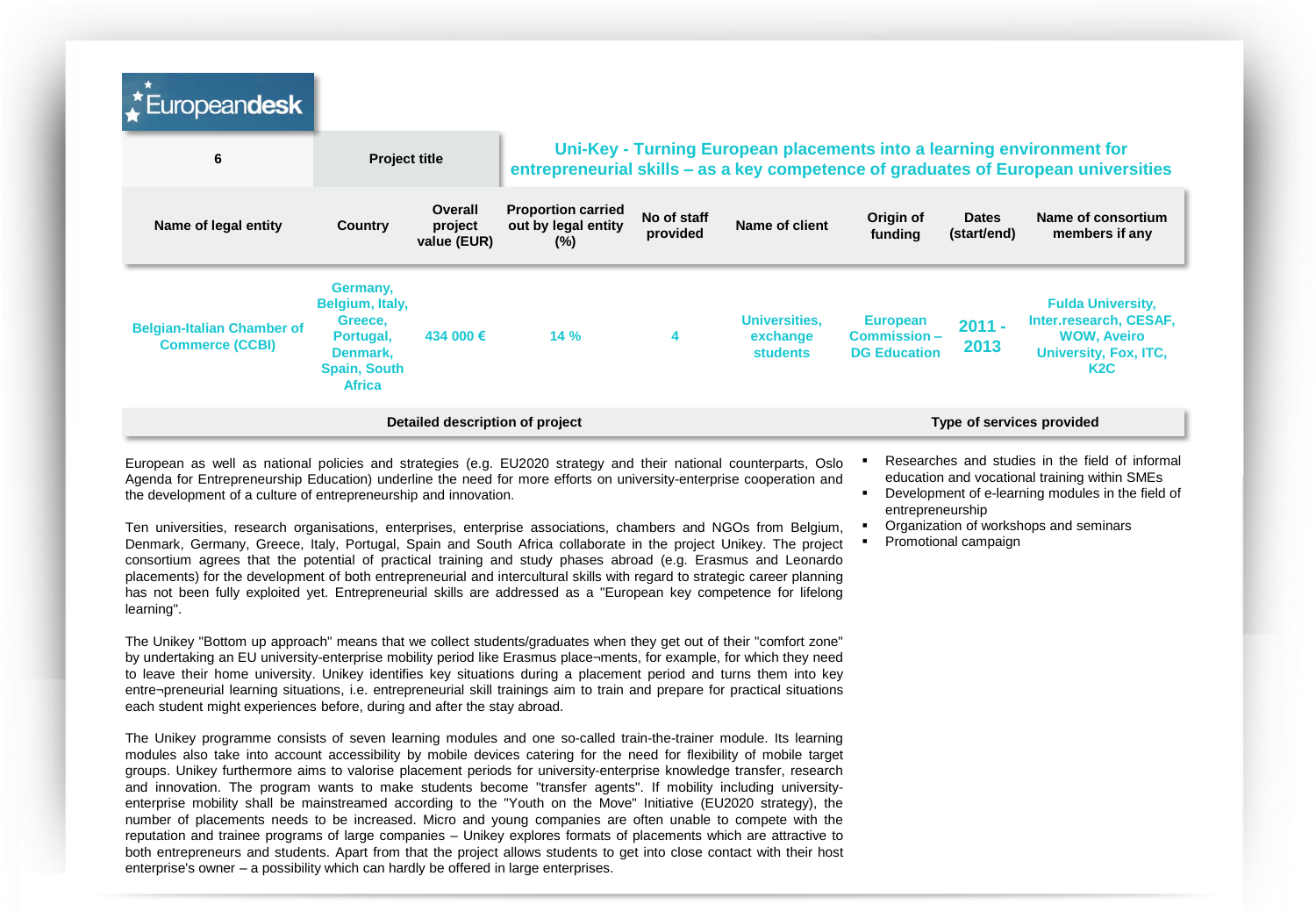| Europeandesk                                                                                                                                                                                                                                                                                                                                                                                                                                                                                                                                               |                                                                                               |                                 |                                                                                                                                  |                                                                                                                   |                                                                                                            |                                                                                                                           |                                                      |                                                                                                                                                                                                                            |  |
|------------------------------------------------------------------------------------------------------------------------------------------------------------------------------------------------------------------------------------------------------------------------------------------------------------------------------------------------------------------------------------------------------------------------------------------------------------------------------------------------------------------------------------------------------------|-----------------------------------------------------------------------------------------------|---------------------------------|----------------------------------------------------------------------------------------------------------------------------------|-------------------------------------------------------------------------------------------------------------------|------------------------------------------------------------------------------------------------------------|---------------------------------------------------------------------------------------------------------------------------|------------------------------------------------------|----------------------------------------------------------------------------------------------------------------------------------------------------------------------------------------------------------------------------|--|
| $\overline{7}$                                                                                                                                                                                                                                                                                                                                                                                                                                                                                                                                             |                                                                                               | <b>Project title</b>            |                                                                                                                                  |                                                                                                                   |                                                                                                            |                                                                                                                           | <b>Learning Europe (E-learning)</b>                  |                                                                                                                                                                                                                            |  |
| Name of legal entity                                                                                                                                                                                                                                                                                                                                                                                                                                                                                                                                       | <b>Country</b>                                                                                | Overall project<br>value (EUR)  | <b>Proportion</b><br>carried out<br>by legal<br>entity $(\%)$                                                                    | No of<br>staff<br>provided                                                                                        | Name of client                                                                                             | Origin of funding                                                                                                         | Dates (start/end)                                    | Name of<br>consortium<br>members if any                                                                                                                                                                                    |  |
| <b>Belgian-Italian Chamber of</b><br><b>Commerce (CCBI)</b>                                                                                                                                                                                                                                                                                                                                                                                                                                                                                                | Turkey,<br>Greece,<br>Israel,<br>Slovakia,<br>Belgium,<br>Luxembo<br>urg,<br><b>Argentina</b> | 222 209€                        | 35%                                                                                                                              | 3                                                                                                                 | <b>SMEs, NGOS</b><br>and Local<br>authorities of the<br><b>Balkans and</b><br><b>Mediterranean</b><br>area | <b>Italian Ministry of</b><br><b>Economic</b><br><b>Development</b>                                                       | $01/02/2010 -$<br>31/12/2010                         | <b>CCIE in Tel Aviv.</b><br>Thessaloniki,<br>Izmir, Bratislava,<br>Luxembourg, and<br><b>Rosario</b>                                                                                                                       |  |
|                                                                                                                                                                                                                                                                                                                                                                                                                                                                                                                                                            |                                                                                               | Detailed description of project |                                                                                                                                  |                                                                                                                   |                                                                                                            |                                                                                                                           | Type of services provided                            |                                                                                                                                                                                                                            |  |
| Pilot project for vocational and professional training within public administration, NGOs and SMEs of the<br>Mediterranean and Balkan area, through e-learning technologies. The e-learning trainings provided are<br>focused on European policies and funding schemes. In particular, the didactic programme of the e-trainings is<br>the following:<br>Module 1 - Institutional structure and European policies (Including the Neighbourhood policy);<br>Module 2 - European funding instruments (including instruments for cooperation and development) |                                                                                               |                                 |                                                                                                                                  |                                                                                                                   |                                                                                                            | stakeholders<br>funding schemes                                                                                           | The following activities are carried on by the CCBI: | • Preparatory meetings with project partners and<br>Mapping of informatics platforms, e-learning packages,<br>and traditional learning modules focused on European<br>Development of new didactic material in the field of |  |
| Module 3 - European grants and tenders design and management (including problem and objective analysis,<br>stakeholder and strategy analysis, logical framework, project cycle management, etc.)                                                                                                                                                                                                                                                                                                                                                           |                                                                                               |                                 |                                                                                                                                  |                                                                                                                   |                                                                                                            | European funding schemes<br>Promotional campaign to raise awareness about the<br>European Added Value and to increase the |                                                      |                                                                                                                                                                                                                            |  |
| The on-line training experience is also meant to be a possibility of networking among operators in the<br>Balkans-Mediterranean area. It offers an on-line platform with forum, virtual classes, instant messaging,<br>document sharing, etc.                                                                                                                                                                                                                                                                                                              |                                                                                               | of stakeholders                 | development of consortia and transnational networks<br>Development of the e-learning platform<br>platform for the general public | Testing of the e-learning platform on a selected group<br>Validation of the e-learning platform and launch of the |                                                                                                            |                                                                                                                           |                                                      |                                                                                                                                                                                                                            |  |

Communication and dissemination of the results